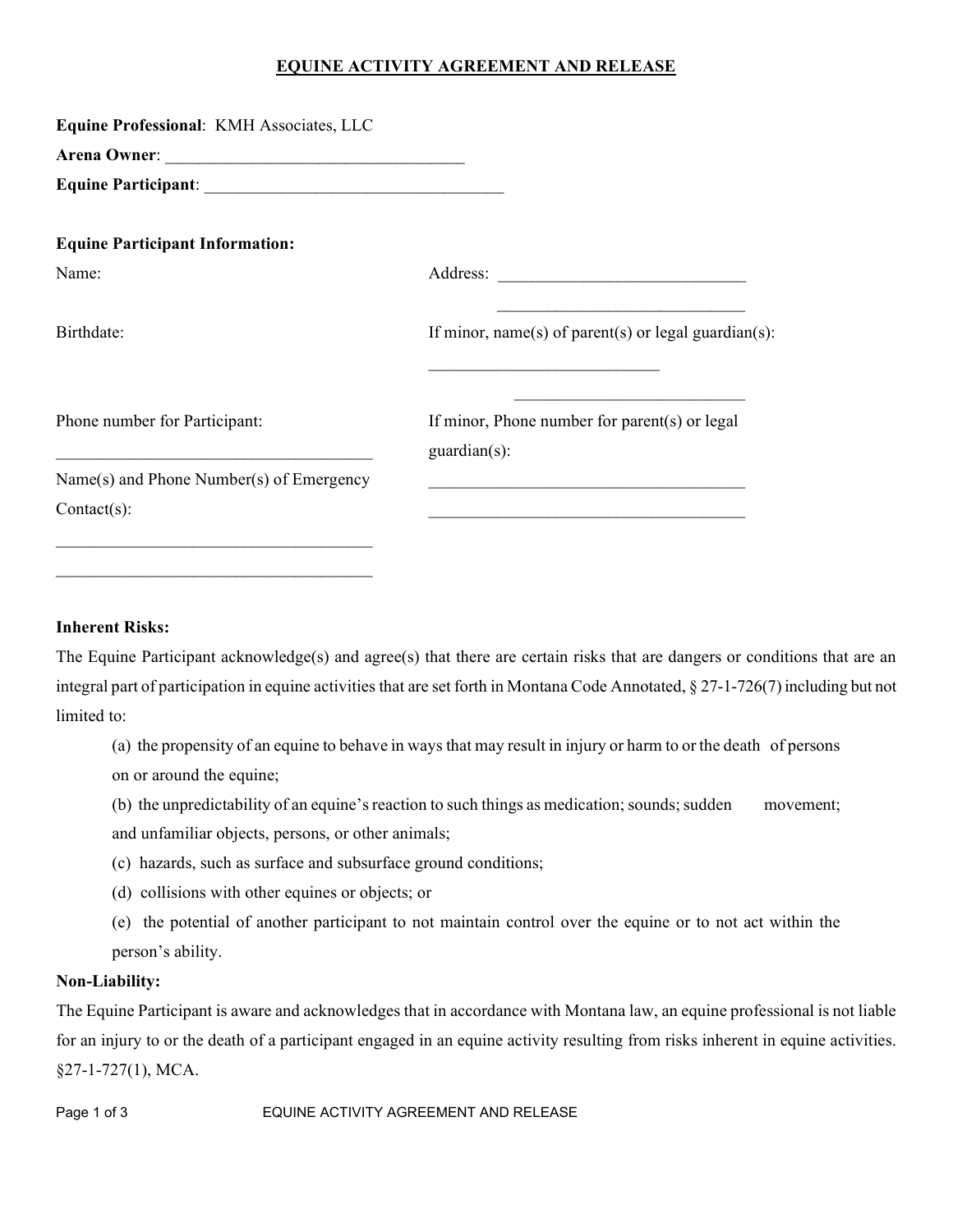## **Equine Participant to Act Safe and Responsible:**

The Equine Participant is aware, acknowledges and agrees that the Equine Participant shall act in a safe and responsible manner at all times to avoid injury to the participant and others and to be aware of risks inherent in equine activities. §27-1- 727(2), MCA.

#### **Use of Helmet**:

Because of the inherent danger and risk of injury associated with equine activities, any Equine Participant under the age of 18 years old must wear a helmet when engaging in equine activities. The Equine Participant must provide his or her own helmet. A helmet is strongly encouraged for equine participants 18 years of age and older.

**NOW THEREFORE, i**n consideration of being allowed to participate in Equine activities/lessons, provided by the Equine Professional, the Equine Participant and his or her heirs, successors, personal representatives, and next of kin, hereby RELEASE, WAIVE, DISCHARGE, and agree to HOLD HARMLESS AND INDEMNIFY the Equine Professional, the arena owner, and their agents and representatives from all liability to the Equine Participant, his or her parent(s), legal guardian(s), and personal representatives, heirs, successors, and next of kin from any and all claims and liability for all loss or damage, and any claim of damages therefore, on account of any injury to the Equine Participant's person including death, or damage to the Equine Participant's property while he or she is utilizing the arena and/or facilities.

As the Equine Participant (and parent(s) or legal guardian(s) if applicable agree and represent as follows *(Initial)*:

I understand THERE ARE CERTAIN RISKS OF SERIOUS INJURY AND DEATH inherent in participating in equine events and activities and I expect that risk. I realize conditions of the arena change from time to time and may become more hazardous, that equine animals are dangerous and unpredictable, and there is INHERENT DANGER in equine activities, which I appreciate and voluntarily assume because I choose to participate in such activities. I make this choice even though I have observed or participated in events of this kind in the past and know conditions, facilities, equine animals, and other contestants and participants pose a danger to me. I recognize and expressly agree to assume the *entire* risk of any and all accidents or personal injury including serious paralysis or death, which I might experience during my participation in said activities.

#### \_\_\_\_\_\_\_ I acknowledge and agree to wear a helmet that I am providing when participating in equine activities.

I am 18 years of age or older, and I choose not to wear a helmet when engaging in equine activities. I understand, acknowledge and agree that because I am voluntarily choosing not to wear a helmet for head protection while participating in equine activities, I further covenant and agree not to pursue any claim or lawsuit for damages from any injury arising therefrom against the Equine Professional or Arena Owner.

Page 2 of 3 EQUINE ACTIVITY AGREEMENT AND RELEASE